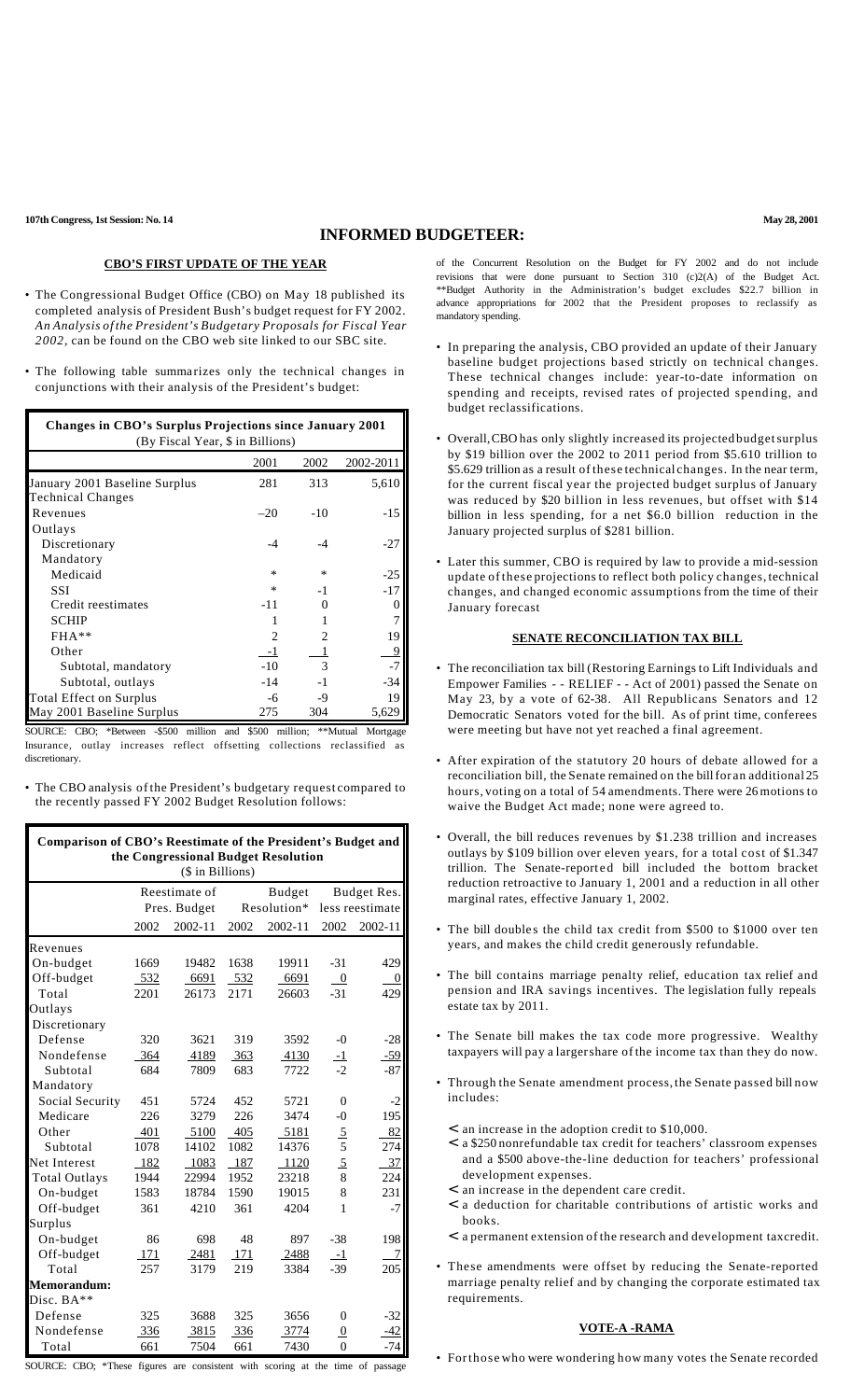on the tax bill this week, the *Bulletin* looked into it for you.

- The Senate has had a total of 54 roll call votes on H.R. 1836, over the course of 4 days with 27 of those votes recorded on Tuesday, May 22.
- That is just 3 votes shy of the record for the most roll call votes in the Senate on a reconciliation bill. That honor belongs to H.R. 2491 the Balanced Budget Act of 1995 (BBA), which had a total of 57 votes recorded in the Senate over 2 days (October 26 - 27, 1995). The BBA also holds the title of the most roll call votes in a single day in the Senate, on October 27, 1995 the Senate had 39 roll call votes between 9:30 a.m. and midnight.

## **S.1 : THE COST OF SCHOOLING CHILDREN**

- The Senate took up the S.1 education reform bill, also known as the Better Education for Students and Teachers (BEST) bill, on May 3. The House passed its version on May 23 by a vote of 384-45.
- S.1 reauthorizes programs under the Elementary and Secondary Education Act (ESEA) through 2008, ostensibly following the principles for reform outlined by the President in his *No Child Left Behind* proposal.
- The bill reported by the Senate Health, Education, Labor And Pensions Committee (HELP) authorized \$27.7 billion on elementary and secondary programs for 2002. The comparative funding forthese programs in 2001 was \$17.6 billion, and the President's budget requests \$19.1 billion forthe same.Over the 2002-2008 authorization period, authorized spending totals \$205.5 billion. Most of the difference over last year's funding level is explained by a dramatic increase in authorized spending for Title I (ed ucation for the disadvantaged).
- As of May 23, numerous amendments had been adopted on the floor, including 13 that altered discretionary spending provisions in the underlying bill. The *Bulletin* calculates that these amendments, coupled with increased authorizations in the Jeffords substitute, raised total authorized discretionary spending in the bill by \$1.7 billion in 2002 and \$97.9 billion over the period 2002-8.
- In addition, the Senate adopted by voice vote an amendment that would fund IDEA grants to states at the 40% level by 2007. This amendment requires mandatory spending of \$181.1 billion over the next ten years. The Budget Resolution assumed a 20% discretionary increase for IDEA, but did not provide an allocation for any mandatory provision.
- The House companion bill (H.R.1) as passed authorizes \$22.8 billion for 2002. The House bill reauthorizes programs only through 2006, but a roughly comparable spending figure for 2002-2008 would be \$198 billion.

## **GSEs UNDER THE MICROSCOPE AGAIN**

- Last week was a busy one for CBO in looking at the three government-sponsored enterprises (GSEs) engaged in housing activity: Fannie Mae, Freddie Mac, and the Federal Home Loan Banks (FHLBs).
- CBO released two companion reports entitled *Federal Subsidies and the Housing GSEs* and the supporting *Interest Rate Differentials Between Jumbo and Conforming Mortgages, 1995-2000*. CBO Director Crippen also testified before a subcommittee of the House Financial Services Committee on CBO's findings.
- It was about a year ago that Fed Chairman Greenspan, in responding to a letter from the House subcommittee Chairman Richard Baker (long a watchdog of the activities and risks posed by and the regulatory structure over the GSEs), suggested that it might be appropriate forCBO to update its 1996 study ofthe federalsubsidies conferred on the GSEs and how they are allocated.
- CBO's new analysis (prepared for Chairman Baker) while responding to and improving on criticisms of the first study, using new methodology, and estimating new levels of subsidy – reaches a familiar conclusion. In 2000, Fannie Mae and Freddie Mac passed on 63% of the federal subsidy to mortgage borrowers, and **retained the balance – 37% – for its own shareholders and other stakeholders**. Back in the 1996 report, CBO likewise found that "as a means of funneling federalsubsidies to home buyers...the GSEs are a spongy conduit–soaking up nearly \$1 for every \$2 delivered."
- And while not included in its original study, CBO now reports that the FHLBs pass on even a smaller portion of their subsidy to "conforming" (< \$275,000) mortgage borrowers – 10% Though their subsidy accounts for the smallest piece (22%) of the total subsidy provided to the three housing GSEs, the hefty remaining 90 percent of that subsidy is retained by the FHLBs for otherstakeholders and spread over other assets held by members institutions, such as jumbo mortgages and other loans.
- Familiaralso, to budgeteers with long memories, will be the scoffing response to CBO's analysis --"Subsidy? What subsidy?" CBO's analysis makes the crucial point that the federal government can extend a subsidy without providing an appropriation.
- In the case of these GSEs, the federal government confers a subsidy in two ways: (1) "the direct cost from the fees and taxes that otherwise would be collected by federal, state, and local governments", and (2) "the opportunity cost of providing free credit enhancement to the GSEs [with the perception by investors of protection from credit risk], because competing financialinstitutions would be willing to pay to receive similar treatment."
- In the latter case,the GSEs can issue debt at lower cost and receive better prices on mortgage-backed securities (MBSs) than competitors can. All told, federal subsidies accruing to the housing GSEs amounted to \$13.6 billion in 2000, but only \$7 billion of that amount reached the intended target – conforming mortgage borrowers – in the form of lower interest rates (see table below).

| Sources of Federal Subsidies in 2000 to Housing GSEs<br>$($$ in billions) |                        |  |  |  |
|---------------------------------------------------------------------------|------------------------|--|--|--|
| Level in 2000                                                             | Percentage of<br>total |  |  |  |
|                                                                           |                        |  |  |  |
| 3.6                                                                       | 45%                    |  |  |  |
| 1.9                                                                       |                        |  |  |  |
| 0.6                                                                       |                        |  |  |  |
| 6.1                                                                       |                        |  |  |  |
|                                                                           |                        |  |  |  |
| 2.4                                                                       | 34%                    |  |  |  |
| 1.8                                                                       |                        |  |  |  |
| <u>0.4</u>                                                                |                        |  |  |  |
| 4.6                                                                       |                        |  |  |  |
|                                                                           |                        |  |  |  |
| 2.8                                                                       | 22%                    |  |  |  |
| 0.2                                                                       |                        |  |  |  |
| 3.0                                                                       |                        |  |  |  |
| 13.6                                                                      |                        |  |  |  |
|                                                                           |                        |  |  |  |